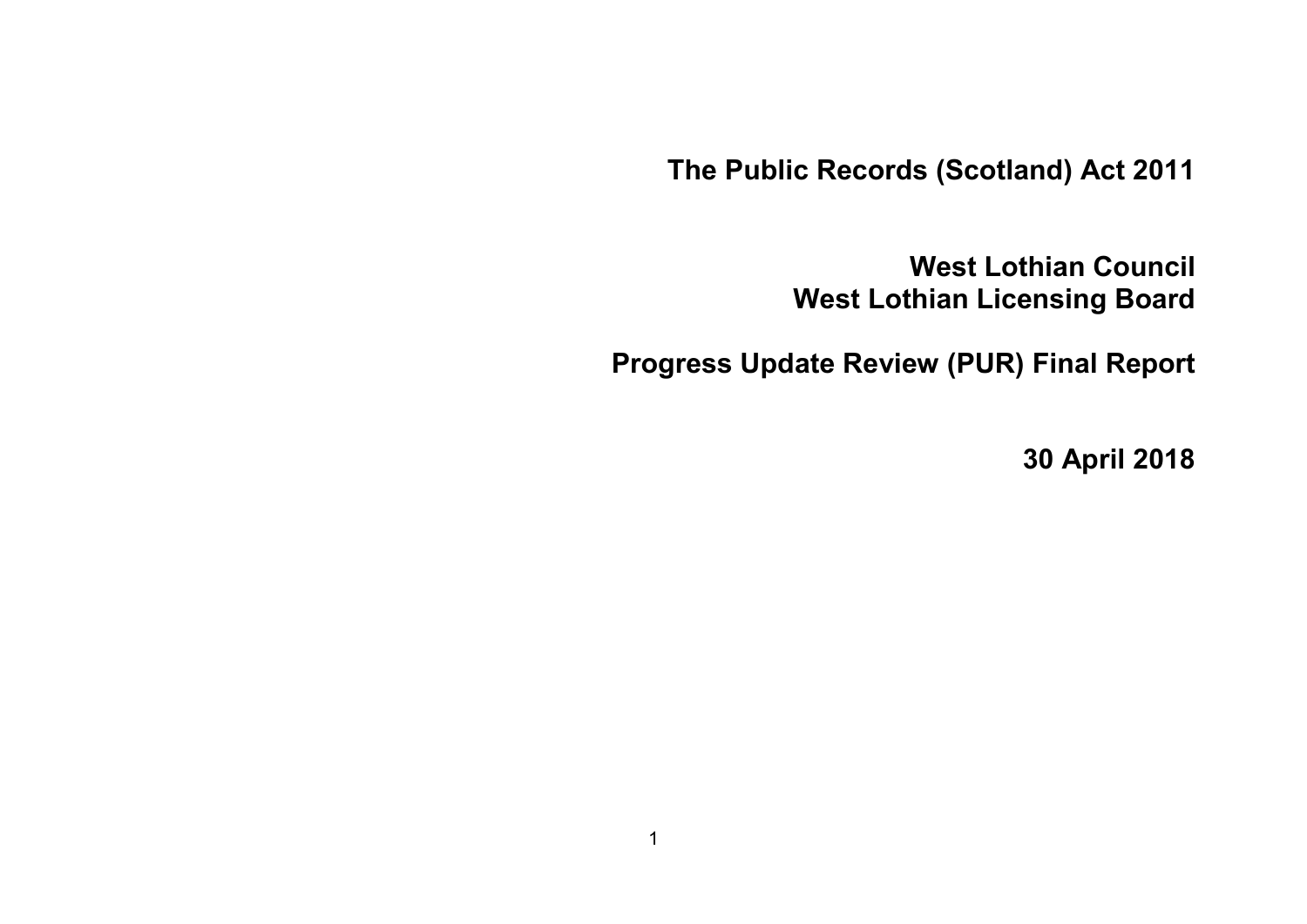### **Contents**

| 6. Records Management Plan Elements Checklist and PUR Assessment 7-13   |  |
|-------------------------------------------------------------------------|--|
| 7. The Public Records (Scotland) Act Assessment Team's Summary 14-15    |  |
| 8. The Public Records (Scotland) Act Assessment Team's Evaluation 15-16 |  |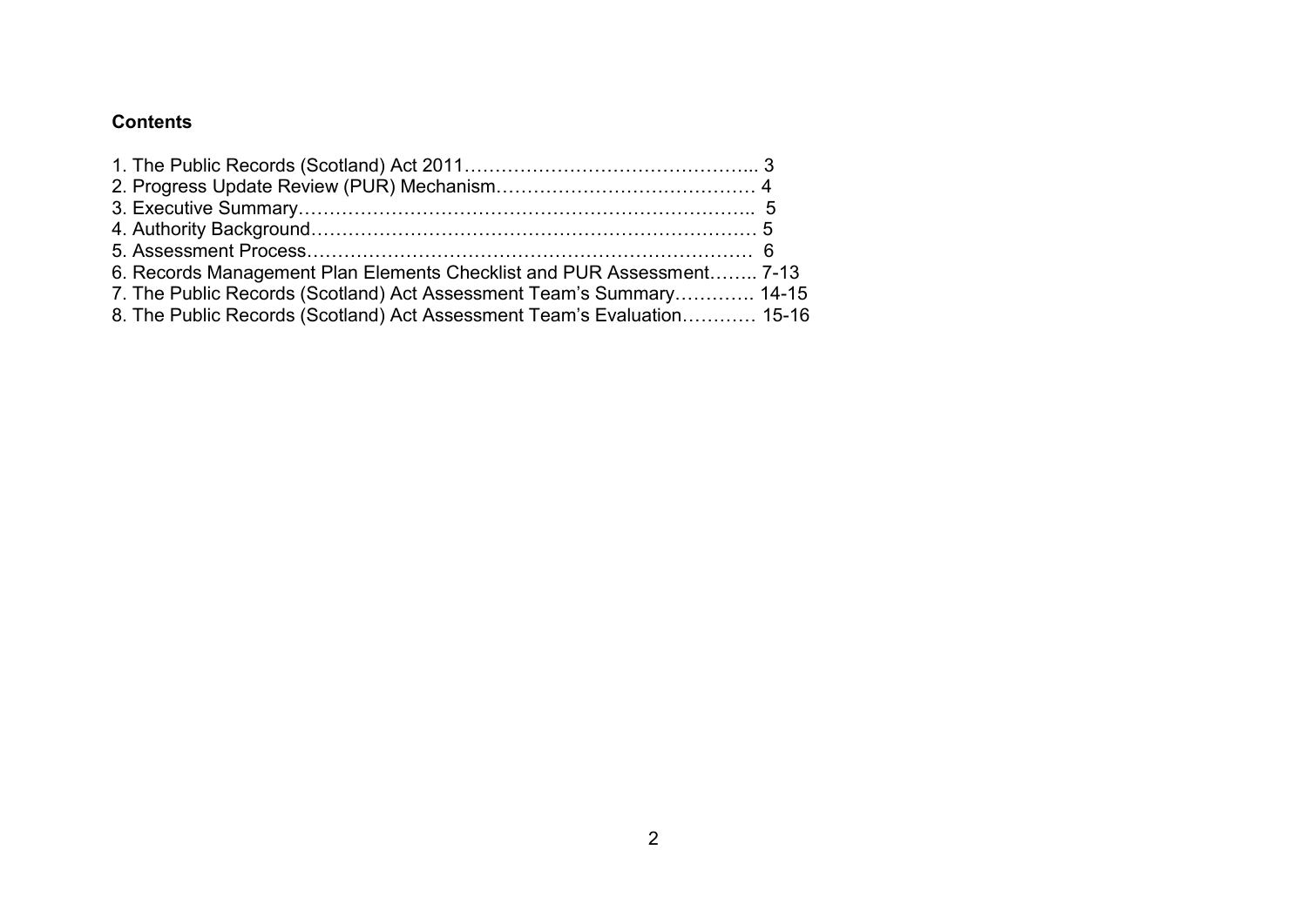## **1. Public Records (Scotland) Act 2011**

The Public Records (Scotland) Act 2011 (the Act) received Royal Assent on 20 April 2011. It is the first new public records legislation in Scotland since 1937 and came into force on 1 January 2013. Its primary aim is to promote efficient and accountable record keeping by named Scottish public authorities.

The Act has its origins in *The Historical Abuse Systemic Review: Residential Schools and Children's Homes in Scotland 1950-1995* (The Shaw Report) published in 2007. The Shaw Report recorded how its investigations were hampered by poor recordkeeping and found that thousands of records had been created, but were then lost due to an inadequate legislative framework and poor records management. Crucially, it demonstrated how former residents of children's homes were denied access to information about their formative years. The Shaw Report demonstrated that management of records in all formats (paper and electronic) is not just a bureaucratic process, but central to good governance and should not be ignored. A follow-up review of public records legislation by the Keeper of the Records of Scotland (the Keeper) found further evidence of poor records management across the public sector. This resulted in the passage of the Act by the Scottish Parliament in March 2011.

The Act requires a named authority to prepare and implement a records management plan (RMP) which must set out proper arrangements for the management of its records. A plan must clearly describe the way the authority cares for the records that it creates, in any format, whilst carrying out its business activities. The RMP must be agreed with the Keeper and regularly reviewed.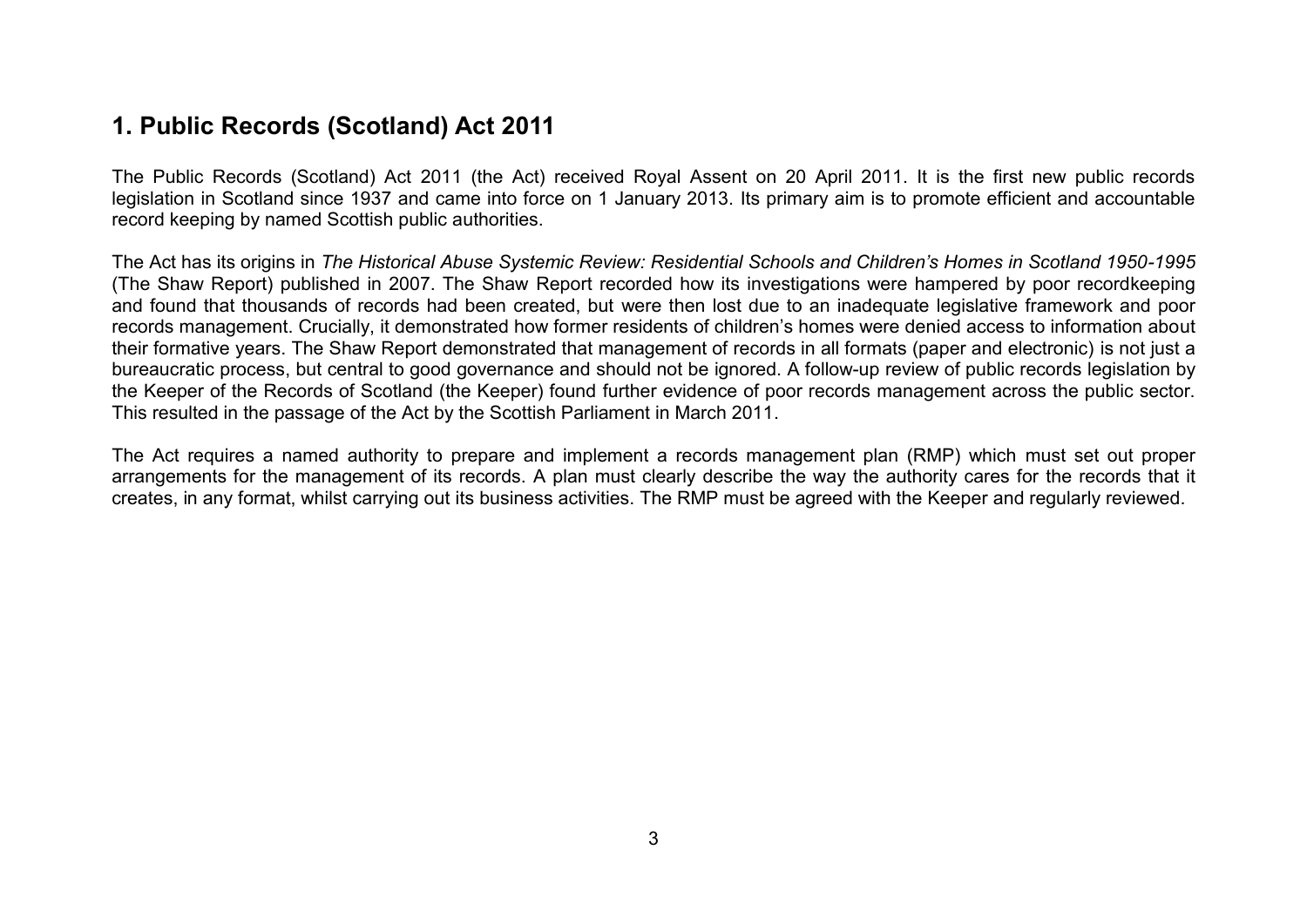## **2. Progress Update Review (PUR) Mechanism**

Under section 5(1) & (2) of the Act the Keeper may only require a review of an authority's agreed RMP to be undertaken not earlier than five years after the date on which the authority's RMP was last agreed. Regardless of whether an authority has successfully achieved its goals identified in its RMP or continues to work towards them, the minimum period of five years before the Keeper can require a review of a RMP does not allow for continuous progress to be captured and recognised.

The success of the Act to date is attributable to a large degree to meaningful communication between the Keeper, the Assessment Team, and named public authorities. Consultation with Key Contacts has highlighted the desirability of a mechanism to facilitate regular, constructive dialogue between stakeholders and the Assessment Team. Many authorities have themselves recognised that such regular communication is necessary to keep their agreed plans up to date following inevitable organisational change. Following meetings between authorities and the Assessment Team, a reporting mechanism through which progress and local initiatives can be acknowledged and reviewed by the Assessment Team was proposed. Key Contacts have expressed the hope that through submission of regular updates, the momentum generated by the Act can continue to be sustained at all levels within authorities.

The PUR self-assessment review mechanism was developed in collaboration with stakeholders and was formally announced in the Keeper's Annual Report published on 12 August 2016. The completion of the PUR process enables authorities to be credited for the progress they are effecting and to receive constructive advice concerning on-going developments. Engaging with this mechanism will not only maintain the spirit of the Act by encouraging senior management to recognise the need for good records management practices, but will also help authorities comply with their statutory obligation under section 5(1)(a) of the Act to keep their RMP under review.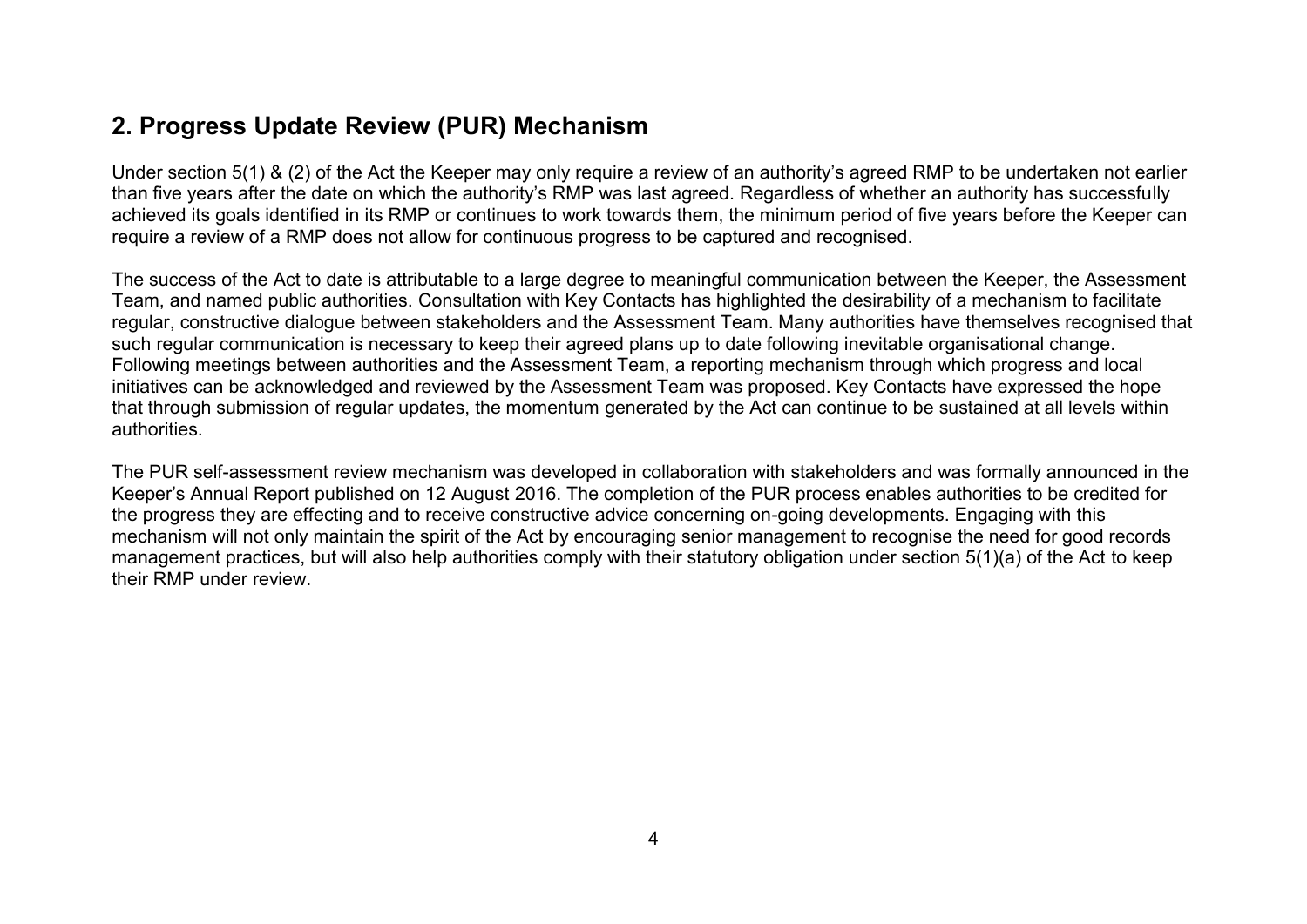## **3. Executive Summary**

This Final Report sets out the findings of the Public Records (Scotland) Act 2011 (the Act) Assessment Team's consideration of the Progress Update template submitted for **West Lothian Council and West Lothian Licensing Board**. The outcome of the assessment and relevant feedback can be found under sections  $6 - 8$ .

## **4. Authority Background**

Local government in Scotland comprises 32 unitary local authorities, responsible for the provision of a range of public services. West Lothian Council (WLC) is one of these authorities<http://www.westlothian.gov.uk/> It provides services to the people of West Lothian, such as education, social care, waste management, cultural services and planning.

Licensing is the responsibility of Licensing Boards under powers contained in the Licensing (Scotland) Act 2005. Local Licensing Boards have wide discretion to determine appropriate licensing arrangements according to local needs and circumstances and their own legal advice. Each local government area must have a Licensing Board. West Lothian Licensing Board consists of 10 Board members.

West Lothian Council provides all local government services for the West Lothian area, which has a population of 180,130. The Council Headquarters are located in Livingston. There are 33 councillors in 9 wards.

Licensing is the responsibility of Licensing Boards under powers contained in the Licensing (Scotland) Act 2005. Local Licensing Boards have wide discretion to determine appropriate licensing arrangements according to local needs and circumstances and their own legal advice. Each local government area must have a Licensing Board. West Lothian Licensing Board consists of 8 Board members.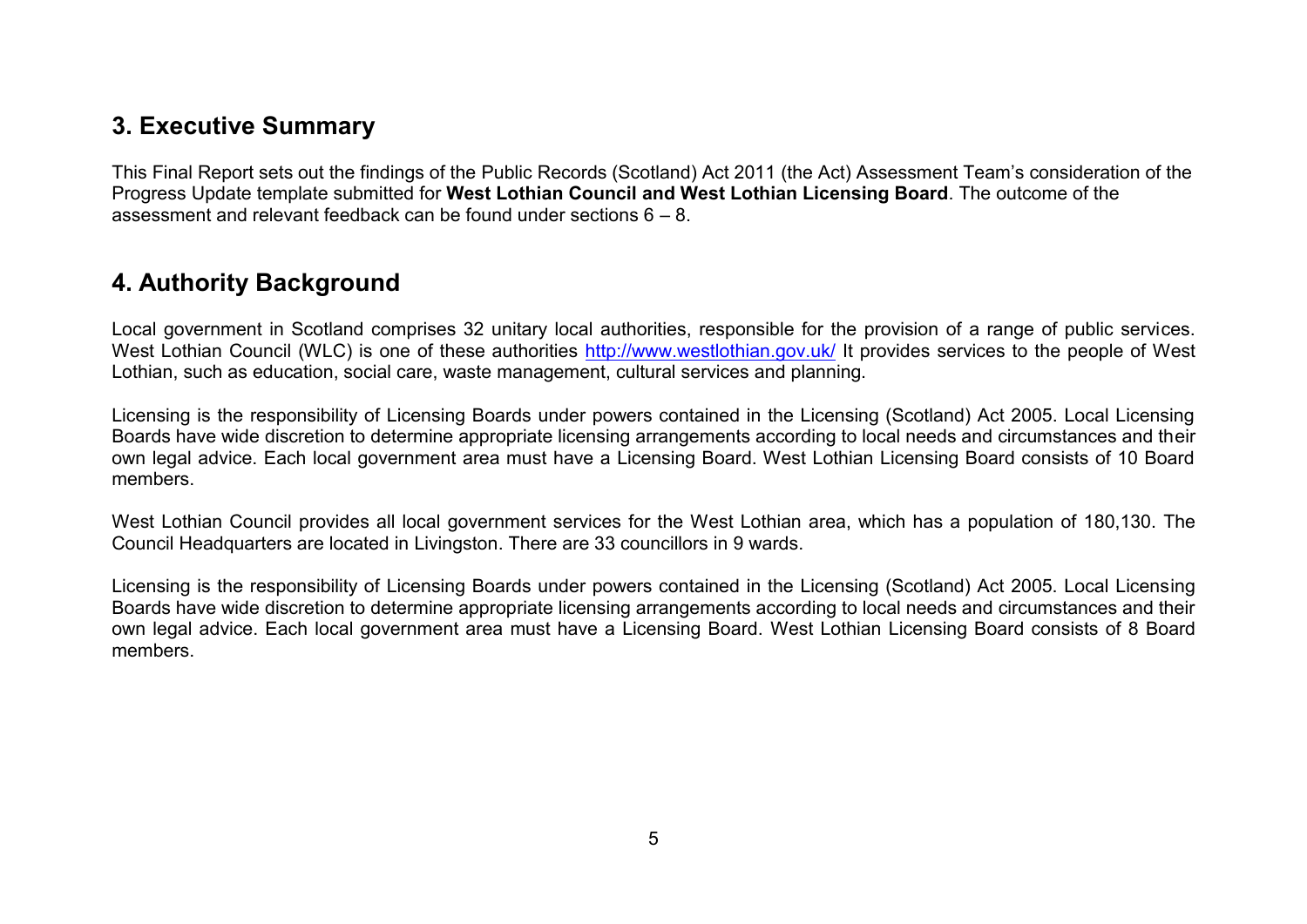## **5. Assessment Process**

A PUR submission is evaluated by the Act's Assessment Team. The self-assessment process invites authorities to complete a template and send it to the Assessment Team one year after the date of agreement of its RMP and every year thereafter. The selfassessment template highlights where an authority's plan achieved agreement on an improvement basis and invites updates under those 'Amber' elements. However, it also provides an opportunity for authorities not simply to report on progress against improvements, but to comment on any new initiatives, highlight innovations, or record changes to existing arrangements under those elements that had attracted an initial 'Green' score in their original RMP submission.

The assessment report considers statements made by an authority under the elements of its agreed Plan that included improvement models. It reflects any changes and/or progress made towards achieving full compliance in those areas where agreement under improvement was made in the Keeper's Assessment Report of their RMP. The PUR assessment report also considers statements of further progress made in elements already compliant under the Act.

Engagement with the PUR mechanism for assessment cannot alter the Keeper's Assessment Report of an authority's agreed RMP or any RAG assessment within it. Instead the PUR Final Report records the Assessment Team's evaluation of the submission and its opinion on the progress being made by the authority since agreeing its RMP. The team's assessment provides an informal indication of what marking an authority could expect should it submit a revised RMP to the Keeper under the Act, although such assessment is made without prejudice to the Keeper's right to adopt a different marking at that stage.

**Key:** 

| G. | The Assessment<br>Team agrees this<br>element of an<br>authority's progress<br>update submission. | Α | The Assessment Team<br>agrees this element of<br>an authority's progress<br>update submission as<br>an 'improvement<br>model'. This means<br>that they are convinced<br>of the authority's | $\mathsf{R}$ | There is a<br>serious gap in<br>provision for this<br>element with no<br>clear explanation<br>of how this will<br>be addressed.<br>The Assessment |
|----|---------------------------------------------------------------------------------------------------|---|--------------------------------------------------------------------------------------------------------------------------------------------------------------------------------------------|--------------|---------------------------------------------------------------------------------------------------------------------------------------------------|
|    |                                                                                                   |   |                                                                                                                                                                                            |              |                                                                                                                                                   |
|    |                                                                                                   |   | commitment to closing                                                                                                                                                                      |              | Team may                                                                                                                                          |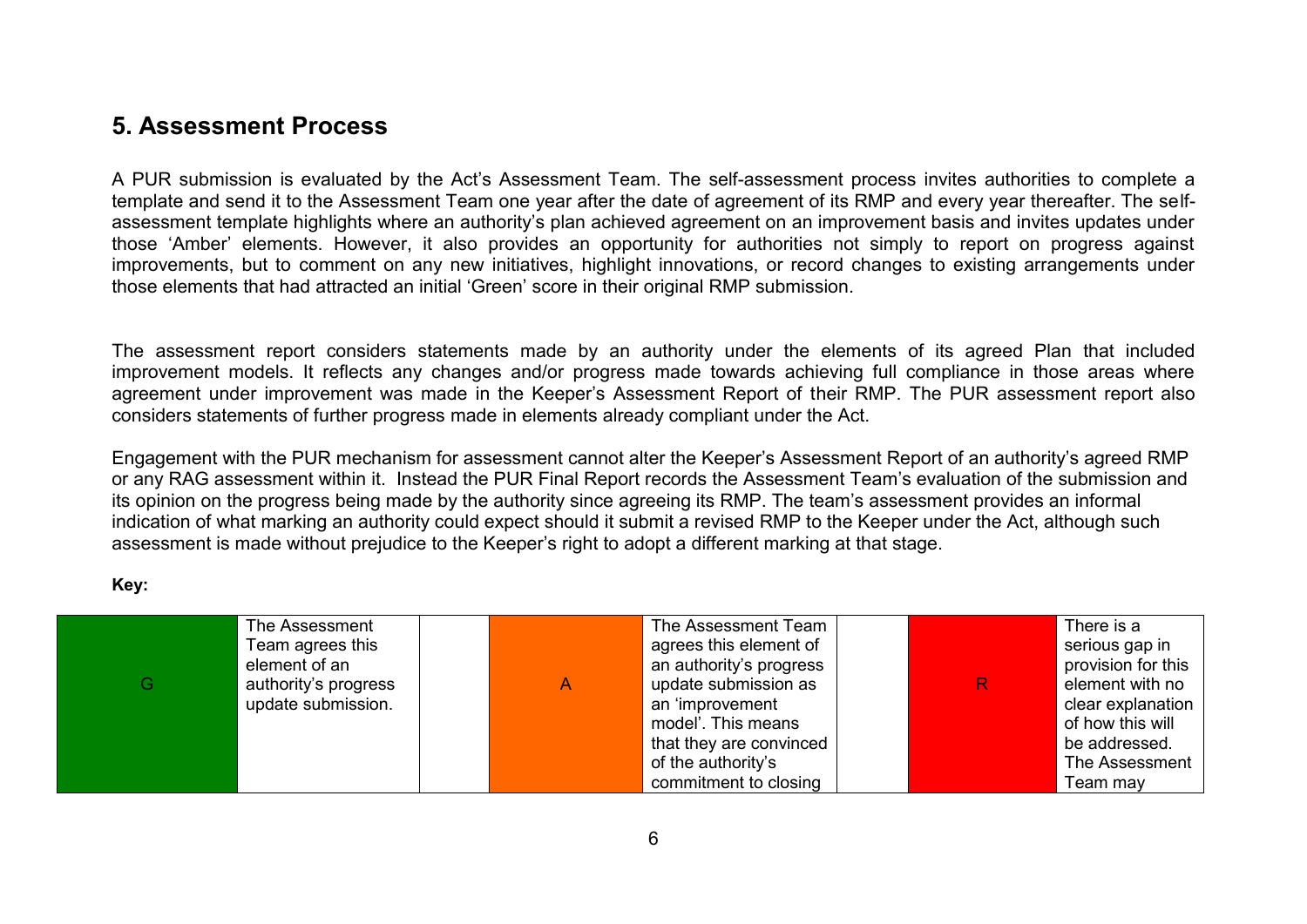|  | a gap in provision.<br>They will request that<br>they are updated as<br>work on this element | choose to notify<br>the Keeper on<br>this basis. |
|--|----------------------------------------------------------------------------------------------|--------------------------------------------------|
|  | progresses.                                                                                  |                                                  |

# **6. Records Management Plan Elements: Checklist**

## **West Lothian Council** and **West Lothian Licencing Board – October 2017 Submission (Hereafter 'the Council')**

| <b>Element</b>       | <b>Status of</b><br>element<br>s under<br>agreed<br>Plan,<br>July<br>2013 | <b>Status</b><br><b>of</b><br>eviden<br>ce<br>under<br>agreed<br>Plan,<br>July<br>2013 | <b>Progres</b><br>S<br>assess-<br>ment<br>status,<br><b>Februar</b><br>y 2018 | <b>Keeper's Report</b><br><b>Comments on</b><br><b>Authority's Plan,</b><br><b>July 2013</b> | Self-assessment Update as<br>submitted by the Authority since<br><date></date>                                                                                                                                                                         | <b>Progress Review Comment -</b><br><date></date>                                              |
|----------------------|---------------------------------------------------------------------------|----------------------------------------------------------------------------------------|-------------------------------------------------------------------------------|----------------------------------------------------------------------------------------------|--------------------------------------------------------------------------------------------------------------------------------------------------------------------------------------------------------------------------------------------------------|------------------------------------------------------------------------------------------------|
| 1. Senior<br>Officer | G                                                                         | G                                                                                      | G                                                                             | Update required<br>on<br>any change                                                          | Since the RMP was agreed Senior<br>Management responsibility for the<br>Records Management Plan was<br>changed to Julie Whitelaw, Head of<br>Corporate Services and notified to<br>the Keeper in 2014. There are no<br>notifiable changes for 2016-17. | immediate<br>action<br>required.<br>No.<br>Update<br>future<br>required<br>any<br>on<br>change |
|                      | G                                                                         | G                                                                                      | G                                                                             | Update<br>required<br>on                                                                     | There are no notifiable changes for                                                                                                                                                                                                                    | No.<br>immediate<br>action<br>required.                                                        |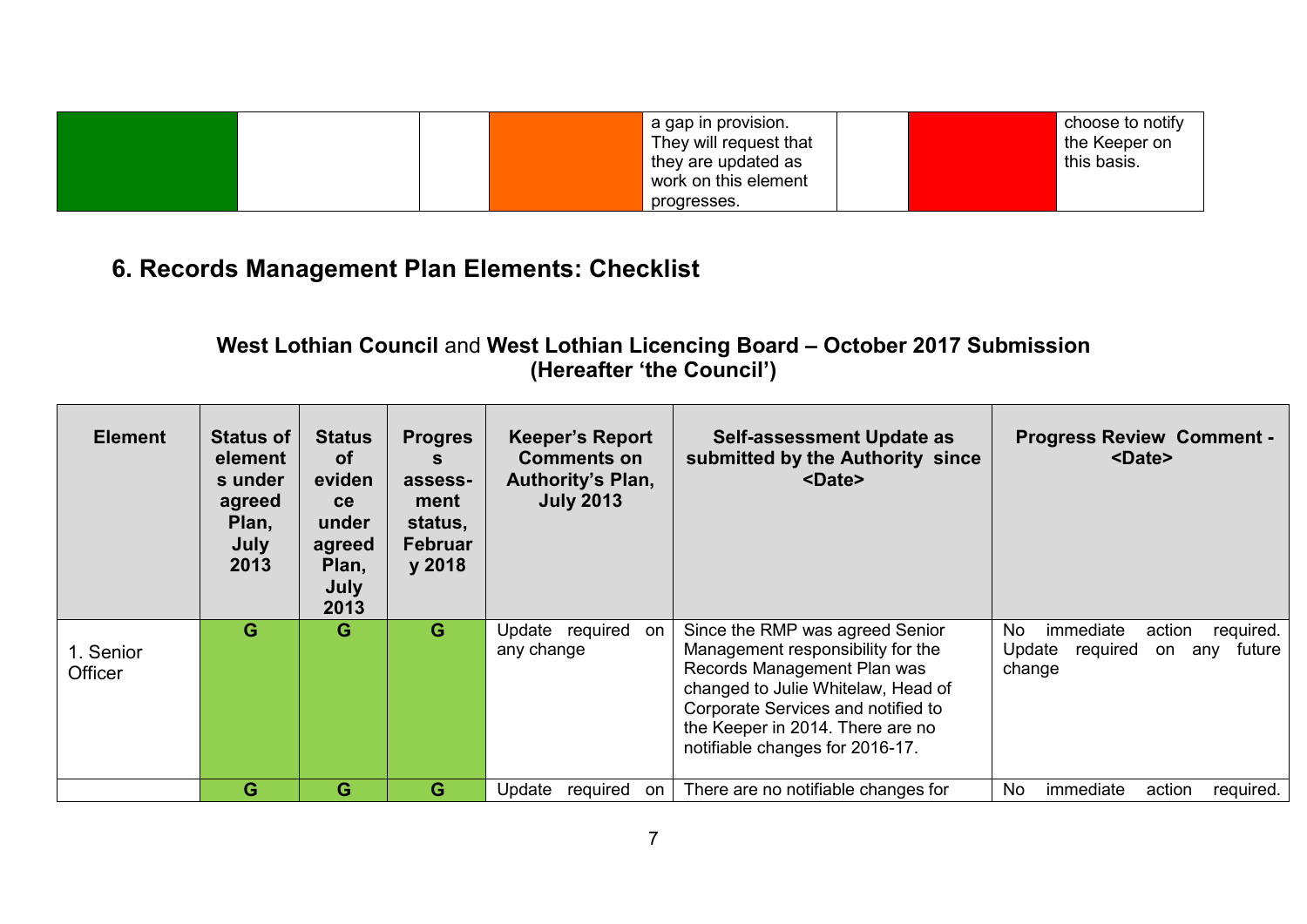| 2. Records<br>Manager         |   |   |   | any change                                                                                                                                                                                                                                                                                                                | 2016-17.                                                                                                                                                                                                                                                                                                                                                                                                                                                                                                                               | required<br>future<br>Update<br>on any<br>change                                                                                                                                                                                                                                                                                                                                                                                                                                                                                 |
|-------------------------------|---|---|---|---------------------------------------------------------------------------------------------------------------------------------------------------------------------------------------------------------------------------------------------------------------------------------------------------------------------------|----------------------------------------------------------------------------------------------------------------------------------------------------------------------------------------------------------------------------------------------------------------------------------------------------------------------------------------------------------------------------------------------------------------------------------------------------------------------------------------------------------------------------------------|----------------------------------------------------------------------------------------------------------------------------------------------------------------------------------------------------------------------------------------------------------------------------------------------------------------------------------------------------------------------------------------------------------------------------------------------------------------------------------------------------------------------------------|
| 3. Policy                     | G | G | G | Update required<br>on<br>any change                                                                                                                                                                                                                                                                                       | The Records Management Policy<br>and associated guidance were<br>reviewed in September 2016. The<br>policy was approved by council April<br>2017. There are no changes to be<br>notified to the Keeper.<br>Link to Policy: West Lothian Council's<br><b>Records Management Policy Examples</b><br>of updated guidance are provided in<br><b>Appendix A.</b>                                                                                                                                                                            | Policy supplied in support of the<br>update statement and confirmation<br>that the RM policy and associated<br>guidance is subject to regular<br>review. The examples of Guidance<br>provided to staff are comprehensive<br>and thorough. They set out<br>arrangements for record, regardless<br>of format, and include reference to<br>records of historical importance.<br>Given the background the Act this is<br>an important inclusion.<br>immediate<br>action required.<br>No.<br>Update required on any future<br>change. |
| 4. Business<br>Classification | G | G | G | Update required on<br>change.<br><b>The</b><br>any<br>Keeper notes<br>that<br>detailed<br>and<br>appropriate file plans<br>exist for activities not<br>included<br>the<br>in<br>EDRMS. The Keeper<br>would<br>like to hear<br>whether<br>such<br>file<br>since<br>have<br>plans<br>been accommodated<br>within the EDRMS. | Since the RMP was agreed the<br>council has embarked on a<br>replacement to the current (Meridio)<br>electronic document and records<br>management system (EDRM) with the<br>Objective eRDM system. Objective is<br>used throughout the Scottish<br>Government. Due to significant<br>changes, current versions of file plans<br>are notified to the Keeper as Appendix<br><b>B</b> . Details are provided for the<br>applicable retention rules, data labels<br>and vital records. NB: File plans for<br>Legal Services, Revenues and | This is a major undertaking for the<br>authority. It is commendable that the<br>authority is resourcing this vital<br>development work to further<br>safeguard its public records. File<br>plans being supported by the new<br>system are submitted in evidence<br>and are undoubtedly comprehensive<br>and fit for purpose.<br>As shown in the column to the left,<br>authority indicates that on<br>the<br>submission file plans for Education<br>and Revenues and Legal Services                                              |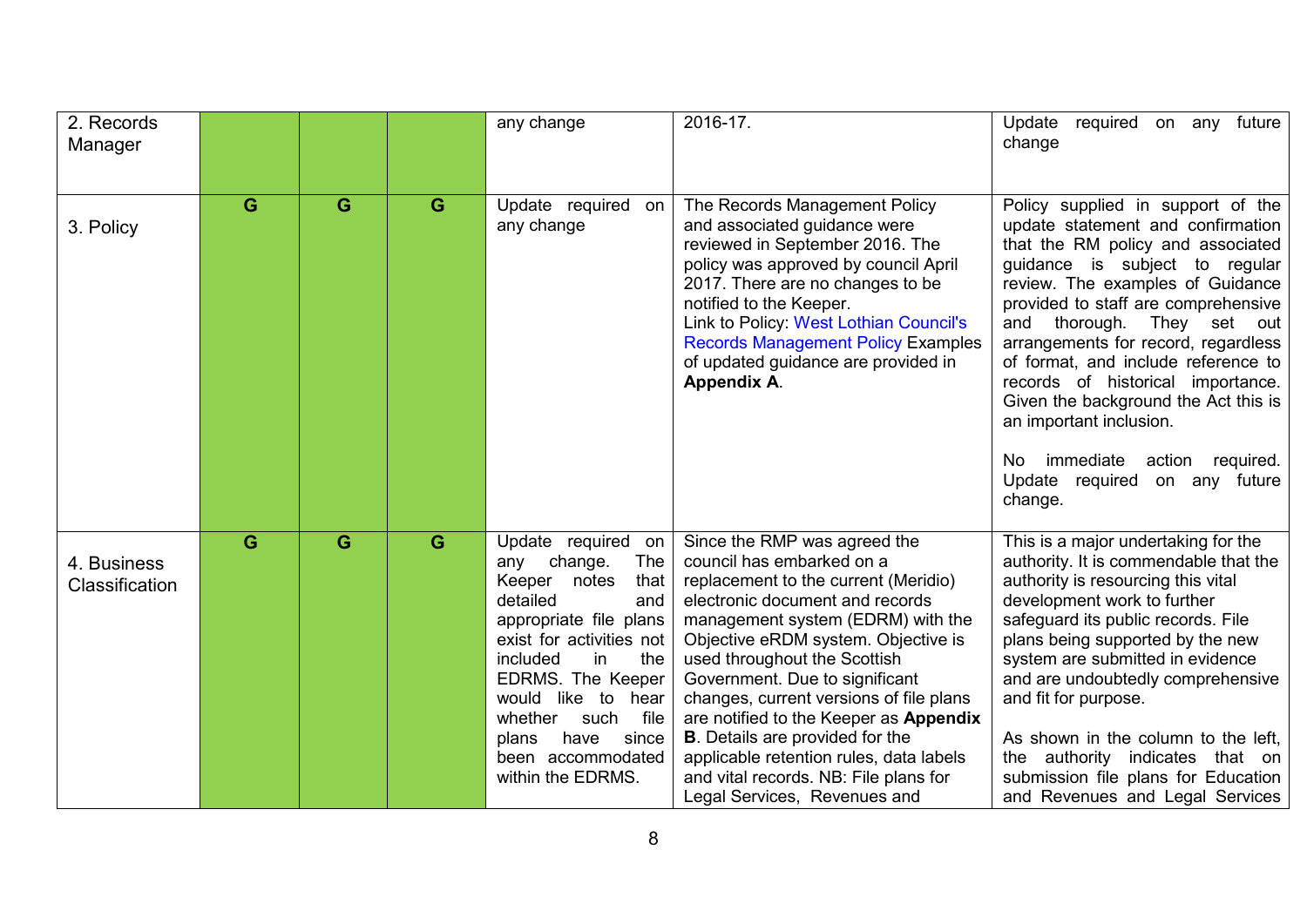|                          |   |   |   |                                     | Education are currently under major<br>reconstruction and therefore draft<br>versions are provided as evidence of<br>these. The council is currently<br>migrating file plans from the current<br>EDRMs to the new system. Cross<br>reference tables are provided to<br>evidence the controlled migration from<br>one system to another (Appendix C).<br>Migration has been tested and is due<br>for completion by the end of 2017. The<br>management of records within the<br>business classification scheme, in the<br>new system will be subject to ongoing<br>monitoring and annual review to ensure<br>that all of the functions, activities and<br>transactions carried out by the council<br>continue to be represented. The<br>scheme in the new system will still be<br>based on the LGCS (Local<br>Government Classification Scheme).<br>The design and migration documents<br>for the new EDRM system are provided<br>as Appendix D & E respectively) | remained in draft. The Assessment<br>team therefore graded this element<br>'Amber'<br>under<br>as<br>being<br>improvement.<br>Responding to the Interim Report<br>the authority was able to confirm<br>that these outstanding file plans had<br>been agreed and were now<br>operational. Evidence was supplied<br>in support and included the agreed<br>file plans for Education and<br>Revenues and Legal Services. This<br>was accompanied by a useful cross-<br>match with the LGCS showing<br>compliance with industry stadards.<br>Additional evidence to do with the<br>design and implementation of the<br>new system and the reliability of the<br>migration exercise was provided and<br>is without doubt.<br>The assessment team applauds the<br>work of the authority in resourcing<br>this major transition and ensuring its<br>implementation is robust.<br>Update required on any future<br>change. |
|--------------------------|---|---|---|-------------------------------------|-----------------------------------------------------------------------------------------------------------------------------------------------------------------------------------------------------------------------------------------------------------------------------------------------------------------------------------------------------------------------------------------------------------------------------------------------------------------------------------------------------------------------------------------------------------------------------------------------------------------------------------------------------------------------------------------------------------------------------------------------------------------------------------------------------------------------------------------------------------------------------------------------------------------------------------------------------------------|-------------------------------------------------------------------------------------------------------------------------------------------------------------------------------------------------------------------------------------------------------------------------------------------------------------------------------------------------------------------------------------------------------------------------------------------------------------------------------------------------------------------------------------------------------------------------------------------------------------------------------------------------------------------------------------------------------------------------------------------------------------------------------------------------------------------------------------------------------------------------------------------------------------------|
| 5. Retention<br>Schedule | G | G | G | Update required<br>on<br>any change | The council review retention<br>schedules on an ongoing basis.<br>The current retention schedules are<br>being reviewed with a view to                                                                                                                                                                                                                                                                                                                                                                                                                                                                                                                                                                                                                                                                                                                                                                                                                          | Current retention schedules<br>are<br>being reviewed in line with the<br>authority's operational policy, but<br>also to accommodate their inclusion                                                                                                                                                                                                                                                                                                                                                                                                                                                                                                                                                                                                                                                                                                                                                               |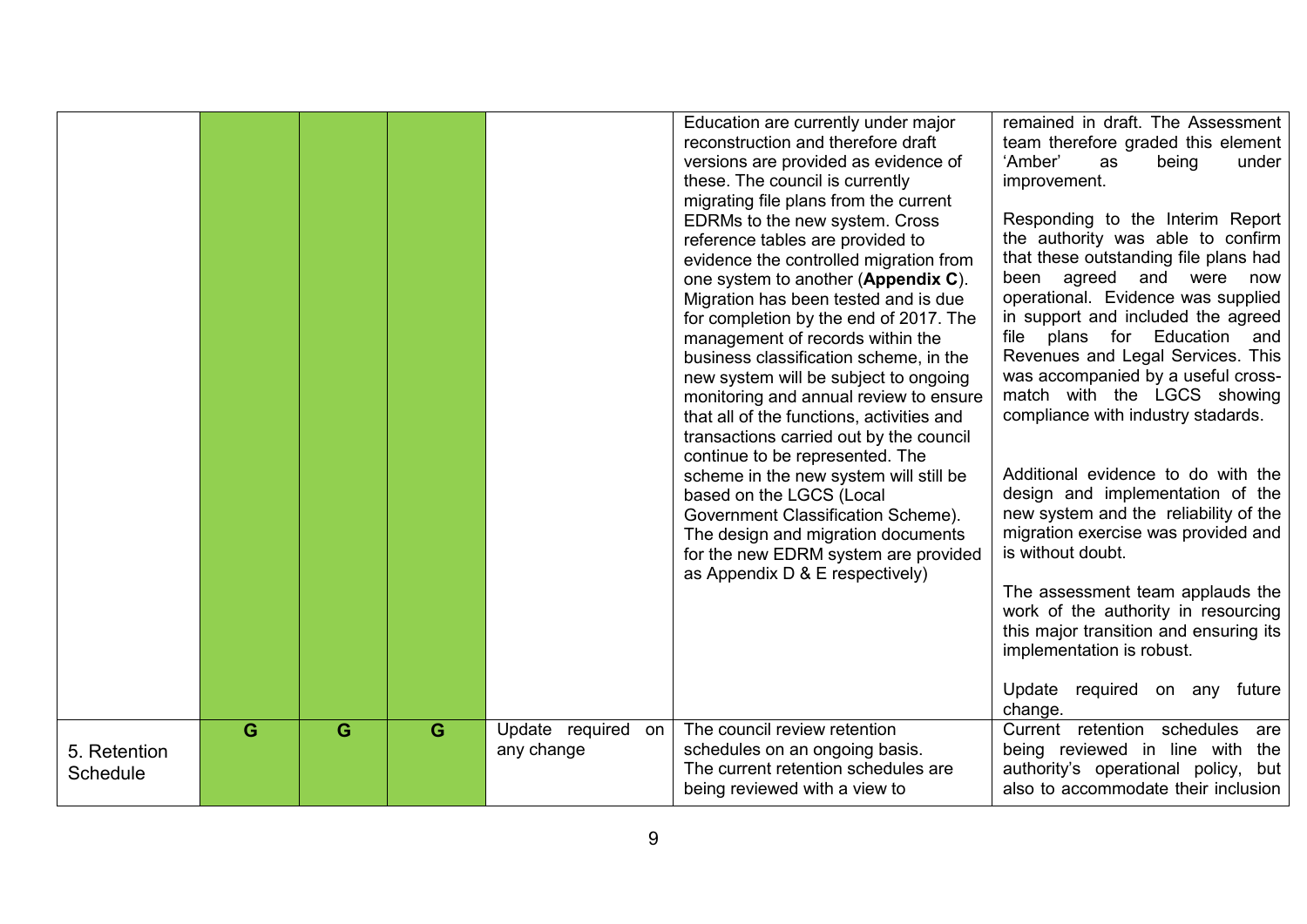|                                |   |   |   |                                     | applying these in the new EDRM<br>system. Examples of how these are<br>being developed for the EDRM<br>system are provided in Appendix F.<br>Application of the above is<br>evidenced in the file plans (Appendix<br>B). In addition, the council have<br>developed a 'Procedure for Managing<br>Legal Holds' (see Appendix G). This<br>procedure sets out the arrangements<br>to 'preserve' records where required to<br>provide evidence, such as, an inquiry,<br>court case, fraud investigation etc. The<br>Keeper will be notified of any further<br>significant changes. | under the new EDRMs. This is a<br>sensible<br>Evidence<br>approach.<br>supplied under appendices B and F<br>detail<br>the<br>development<br>and<br>application of the revised retention<br>schedules under the new system.<br>The retention periods against record<br>classes remain in place and<br>continue to be action, so no change<br>is recorded here, in effect. The<br>authority further supplied evidence<br>of a newly developed 'Procedure for<br>Managing Legal Holds'. This is<br>particularly useful in meeting the<br>demands of the Scottish Child<br>Abuse Inquiry but, as the document<br>sets out, has application across a<br>range of business areas and<br>requirements.<br>No immediate action required. The<br>assessment team would, however,<br>be interested to learn about any<br>future updates to the retention<br>schedules. |
|--------------------------------|---|---|---|-------------------------------------|--------------------------------------------------------------------------------------------------------------------------------------------------------------------------------------------------------------------------------------------------------------------------------------------------------------------------------------------------------------------------------------------------------------------------------------------------------------------------------------------------------------------------------------------------------------------------------|--------------------------------------------------------------------------------------------------------------------------------------------------------------------------------------------------------------------------------------------------------------------------------------------------------------------------------------------------------------------------------------------------------------------------------------------------------------------------------------------------------------------------------------------------------------------------------------------------------------------------------------------------------------------------------------------------------------------------------------------------------------------------------------------------------------------------------------------------------------|
| 6. Destruction<br>Arrangements | G | G | G | Update required<br>on<br>any change | Since the RMP was agreed the<br>council has entered into a new<br>contract for the destruction of paper<br>records. The bulk destruction of paper<br>records is now contracted to:<br>Data Solutions 2016 Ltd<br>The Databank Centre<br>Unit 5 Redhill Distribution Centre<br>Salbrook Road                                                                                                                                                                                                                                                                                    | There is no doubt that the authority<br>continues to take the destruction of<br>paper records seriously. Updated<br>staff guidance addresses this matter<br>thoroughly. Section 9 sets out the<br>authority's expectations over three<br>pages with specific reference to<br>destruction<br>arrangements<br>and<br>responsible personnel.                                                                                                                                                                                                                                                                                                                                                                                                                                                                                                                    |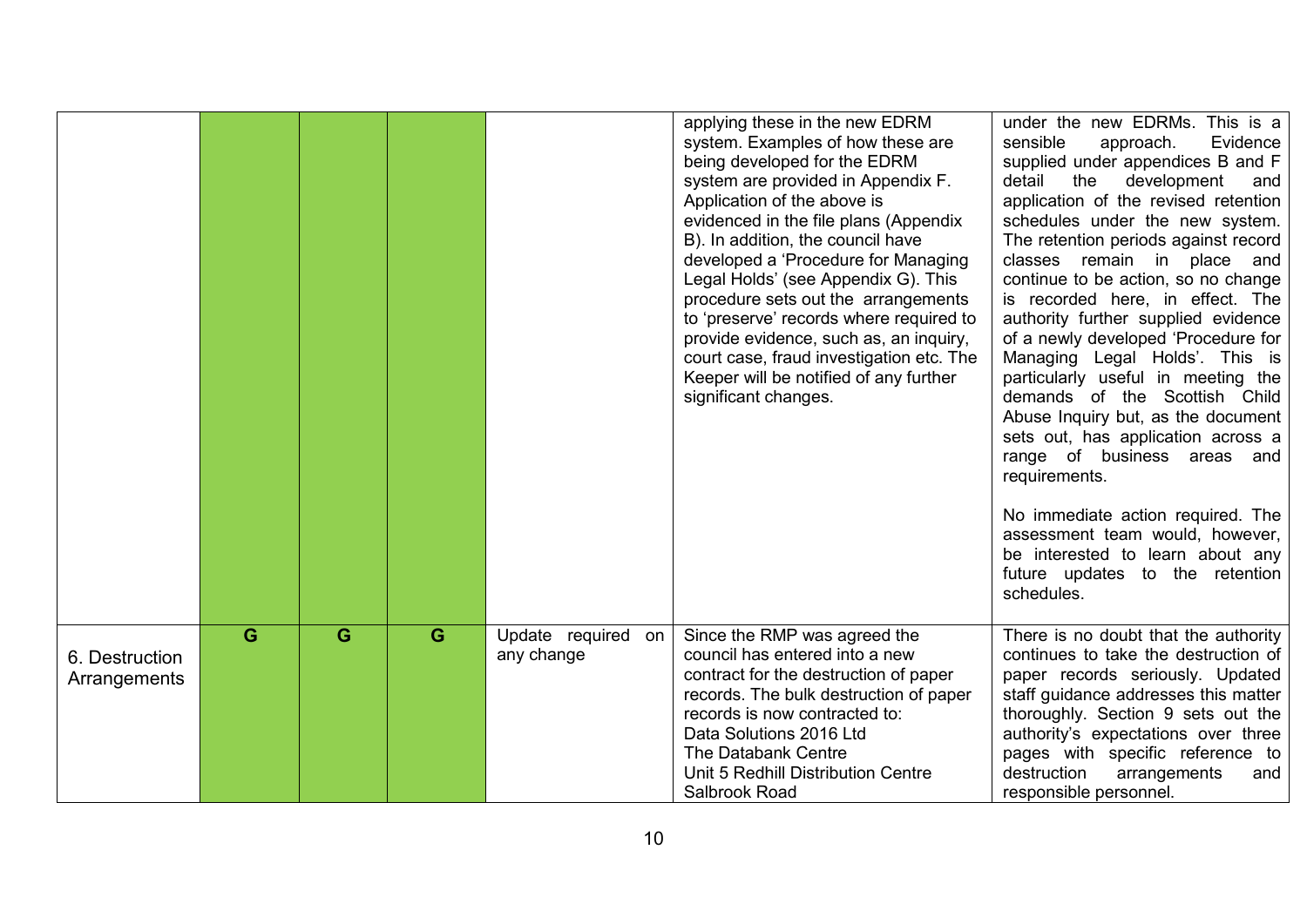|                              |   |   |   |                                     | Redhill<br>RH1 5DY<br>There are no other notifiable<br>changes.                                                                                                                                                                                                                                                                                                 | Additional<br>evidence submitted in<br>response to the Interim Report,<br>included the Non-EU Award letter,<br>an example certificate of destruction<br>and the Quality Response Form<br>by Restore DataShred<br>provided<br>(now Data Solutions 2016). The<br>assessment team is content that this<br>element remains in compliance.<br>Update required on any future<br>change. |
|------------------------------|---|---|---|-------------------------------------|-----------------------------------------------------------------------------------------------------------------------------------------------------------------------------------------------------------------------------------------------------------------------------------------------------------------------------------------------------------------|-----------------------------------------------------------------------------------------------------------------------------------------------------------------------------------------------------------------------------------------------------------------------------------------------------------------------------------------------------------------------------------|
| 7. Archiving<br>and Transfer | G | G | G | Update required<br>on<br>any change | There are no notifiable changes.                                                                                                                                                                                                                                                                                                                                | immediate<br>action required.<br>No.<br>Update required<br>on any future<br>change.                                                                                                                                                                                                                                                                                               |
| 8. Information<br>Security   | G | G | G | Update required<br>on<br>any change | West Lothian Council's Information<br>Security Policy is reviewed annually.<br>The policy was approved by council<br>April 2017. There are no changes to be<br>notified to the Keeper. Link to Policy:<br><b>West Lothian Council's Information</b><br><b>Security Policy</b><br>In addition, the council achieved<br>PSN compliance on 24th of August<br>2018. | Referencing<br>updated<br>policies<br>assures the assessment team that<br>the authority's assessment and<br>review procedures continue to be<br>robust and fit for purpose. No<br>immediate action required. Update<br>required on any future change.<br><b>The</b><br>assessment<br>team<br>again<br>commends the authority for ensuring<br>it remains PSN compliant.            |
| 9. Data<br>Protection        | G | G | G | Update required<br>on<br>any change | There are no notifiable changes.                                                                                                                                                                                                                                                                                                                                | action<br><b>No</b><br>immediate<br>required.<br>Update required<br>on any future<br>change.                                                                                                                                                                                                                                                                                      |
|                              | G | G | G | Update required on                  |                                                                                                                                                                                                                                                                                                                                                                 | immediate<br>No<br>action required.                                                                                                                                                                                                                                                                                                                                               |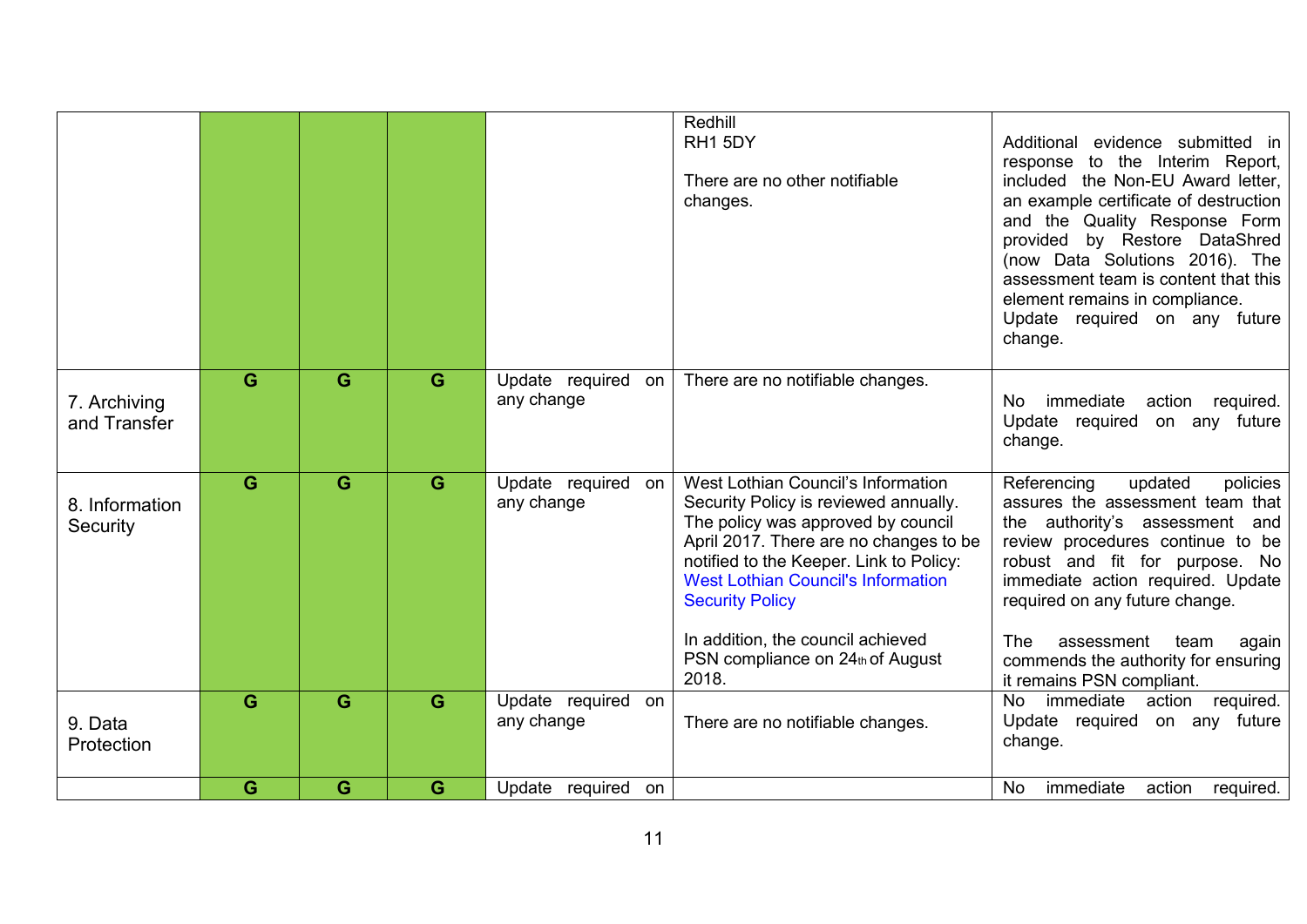| 10. Business<br>Continuity and<br><b>Vital Records</b> |   |   |   | any change                          | There are no notifiable changes.                                                                                                                                                                              | Update required on any future<br>change.                                                                                                                                                                                                                                                                                                                                                                                                                                                                                                                                                                                                                                                                                                                                                                                                                                     |
|--------------------------------------------------------|---|---|---|-------------------------------------|---------------------------------------------------------------------------------------------------------------------------------------------------------------------------------------------------------------|------------------------------------------------------------------------------------------------------------------------------------------------------------------------------------------------------------------------------------------------------------------------------------------------------------------------------------------------------------------------------------------------------------------------------------------------------------------------------------------------------------------------------------------------------------------------------------------------------------------------------------------------------------------------------------------------------------------------------------------------------------------------------------------------------------------------------------------------------------------------------|
| 11. Audit Trail                                        | G | G | G | Update required<br>on<br>any change | There are no notifiable changes.                                                                                                                                                                              | Closely aligned to improvements<br>being made under element 5, this<br>element was considered to be<br>vulnerable to this change. Additional<br>evidence supplied under the interim<br>report liaison period was able to<br>verify all outstanding work had been<br>completed to leave this element in<br>compliance. The additional<br>evidence, including files plans for<br>Education and Revenues and Legal<br>Services, clearly demonstrates that<br>all business areas are covered for<br>audit purposes. Further, evidence of<br>the authority's compliance under this<br>element is the EDRMs audit register<br>which maintains a detailed record of<br>specific actions that have been<br>undertaken on items within the<br>system. The assessment team is<br>content the PUR shows this element<br>is fully compliant.<br>Update required on any future<br>change. |
| 12.<br>Competency<br>Framework                         | G | G | G | Update required<br>on<br>any change | All staff must complete mandatory<br>training on Records Management,<br>Data Protection, Freedom of<br>Information, Email and EDRMs.<br>This training was updated and<br>completed in January 2017. There are | immediate<br>No<br>action required.<br>Update<br>required<br>on any future<br>change.                                                                                                                                                                                                                                                                                                                                                                                                                                                                                                                                                                                                                                                                                                                                                                                        |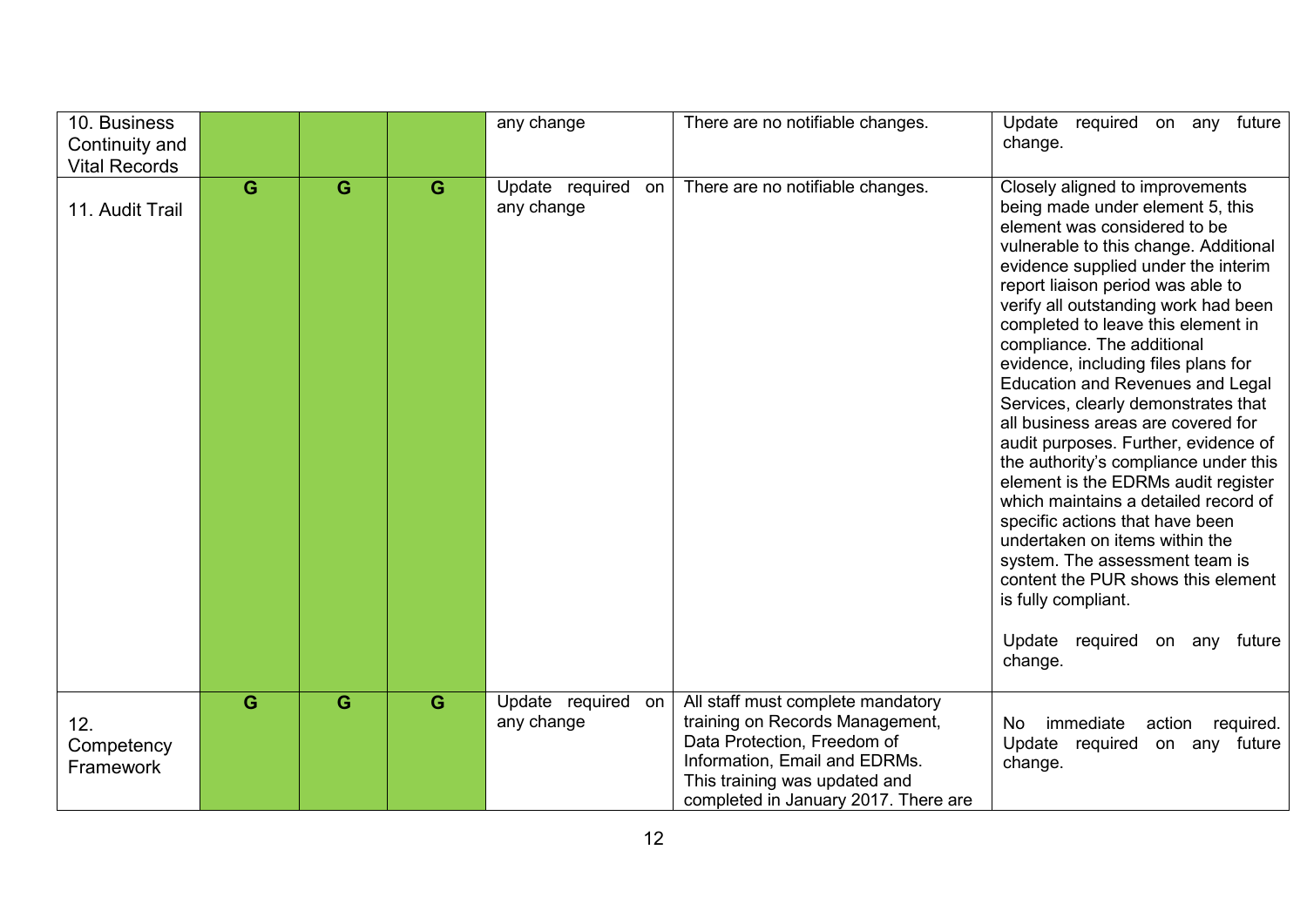|                                 |   |   |   |                                                                                                                                                                                                                                                                                                                                                                                                                                            | no notifiable changes.                                                                                                                                                                                                                       |                                                                                                                                                                                                                                                                                                                                                                                                                                                                                                                                                                                                                                                                                                                                                                                                                                        |
|---------------------------------|---|---|---|--------------------------------------------------------------------------------------------------------------------------------------------------------------------------------------------------------------------------------------------------------------------------------------------------------------------------------------------------------------------------------------------------------------------------------------------|----------------------------------------------------------------------------------------------------------------------------------------------------------------------------------------------------------------------------------------------|----------------------------------------------------------------------------------------------------------------------------------------------------------------------------------------------------------------------------------------------------------------------------------------------------------------------------------------------------------------------------------------------------------------------------------------------------------------------------------------------------------------------------------------------------------------------------------------------------------------------------------------------------------------------------------------------------------------------------------------------------------------------------------------------------------------------------------------|
| 13.<br>Assessment<br>and Review | G | G | G | improvement<br>Local<br>plans were submitted<br>to 'demonstrate that<br>services within the<br>council know where<br>records<br>there<br>are<br>management issues<br>still to be addressed<br>have plans in<br>and<br>to<br>address<br>place<br>these issues'. These<br>show<br>plans<br>some<br>projects still<br>to be<br><b>The</b><br>completed.<br>Keeper<br>wishes<br>to<br>receive<br>updates<br>on<br>these<br>ongoing<br>projects | Updated Improvement Plans are<br>provided in Appendix H. The council<br>conduct an annual survey to evaluate<br>the effectiveness of records<br>management arrangements. The<br>results of the 2016-17 survey are<br>provided in Appendix I. | It is without doubt that the authority<br>continues to take its assessment<br>and review obligation seriously. The<br>Improvement Plan submitted in<br>evidence with this update records,<br>as did earlier version submitted in<br>previous years, in considerable<br>outstanding<br>detail<br>records<br>all<br>management work streams and key<br>targets. It again is a comprehensive<br>working document used to identify<br>needs, allocate responsibility and<br>monitor progress.<br>Management<br>group scrutiny is central to its<br>effectiveness.<br>The assessment<br>team commends the authority for its<br>commitment to this form of internal<br>scrutiny<br>the<br>and<br>pro-active<br>management of potential areas of<br>risk.<br>immediate<br>action required.<br>No.<br>Update required on any future<br>change. |
| 14. Shared<br>Information       | G | G | G | Update required<br>on<br>any change                                                                                                                                                                                                                                                                                                                                                                                                        | There are no notifiable changes.                                                                                                                                                                                                             | immediate<br>action<br>No.<br>required.<br>Update required on any future<br>change.                                                                                                                                                                                                                                                                                                                                                                                                                                                                                                                                                                                                                                                                                                                                                    |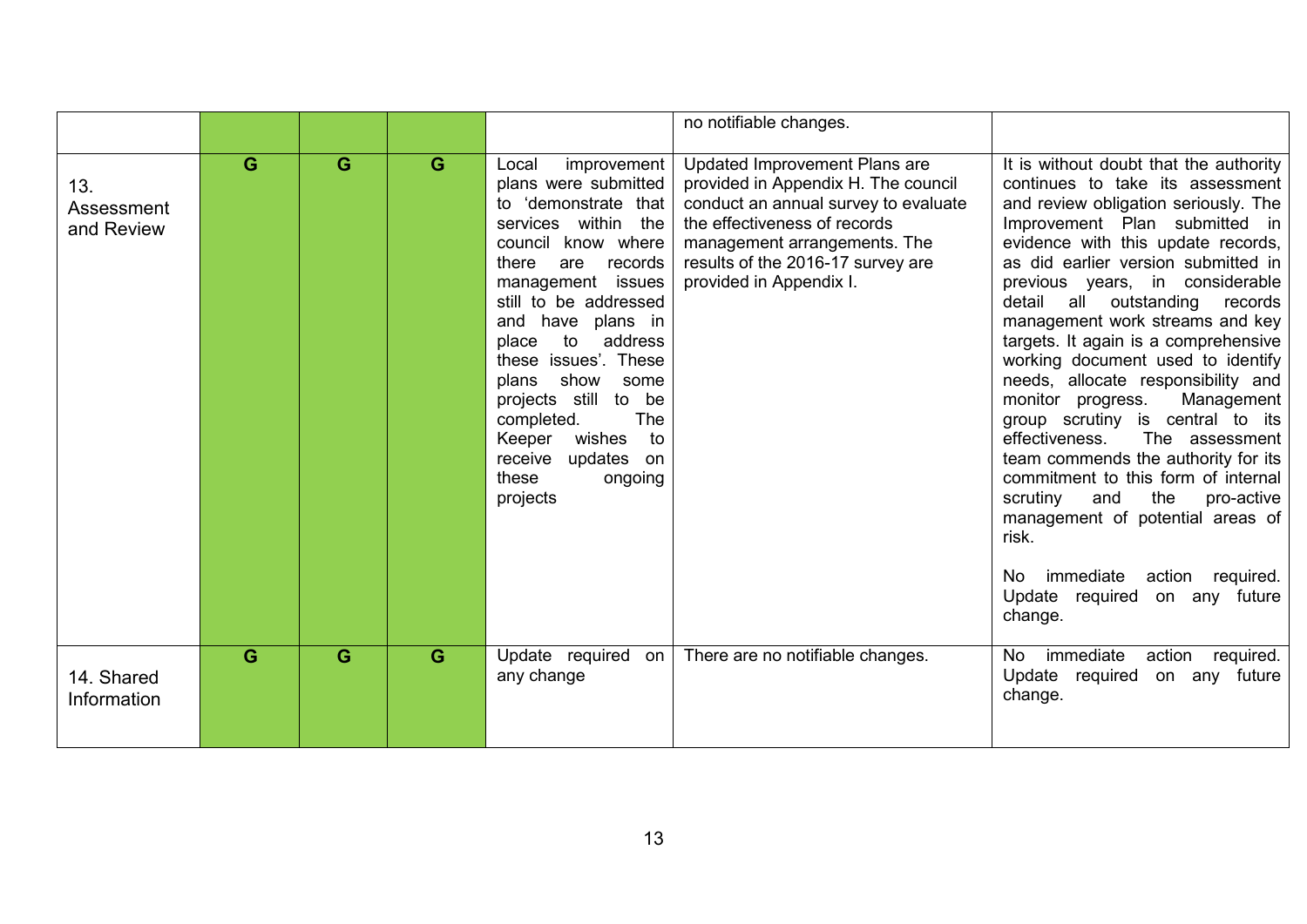### **Version**

This progress update submission is dated October 2017. The author of the progress update submission is Roberto Riavez, West Lothian Council, Information Strategy and Security Manager.

The progress update submission makes it clear that it is a submission for **West Lothian Council and West Lothian Licensing Board**

### **PRSA Assessment Team Summary:**

This update, dated October 2017, is the third submitted to the Assessment Team by **West Lothian Council** and **West Lothian Licensing Board** since their plan was agreed. The Assessment Team agrees that the record management arrangements outlined by the fourteen elements in the authority's plan continue to be properly considered. The Assessment Team commends this authority for keeping its Records Management Plan under review.

The authority continues to demonstrate strong commitment to maintaining and improving upon their records management provisions. This is illustrated not least by their regular review of key policies and procedures and updating of the same. Their commitment to the resource intense transition from one EDRMs to another, currently underway and nearing completion, is further testimony to this.

The authority is to be commended for the publication, where appropriate, of their record management policies and accompanying documentation on their website. The Assessment Team considers this an effective way of demonstrating compliance and publicising on-going initiatives. This is an approach which we would recommend other public authorities to adopt.

The Assessment Team would welcome future updates on the ongoing roll out and bedding-in of the authority's new EDRMs.

Where 'no change' has been recorded under the update on provision by the authority, the Assessment Team is happy to agree that these elements require no further action for the time being.

#### **General Comments:**

Section 5(2) of the Public Records (Scotland) Act 2011 provides the Keeper of the Records of Scotland (the Keeper) with authority to revisit an agreed plan only after five years has elapsed since the date of agreement. Section 5(6) allows authorities to revise their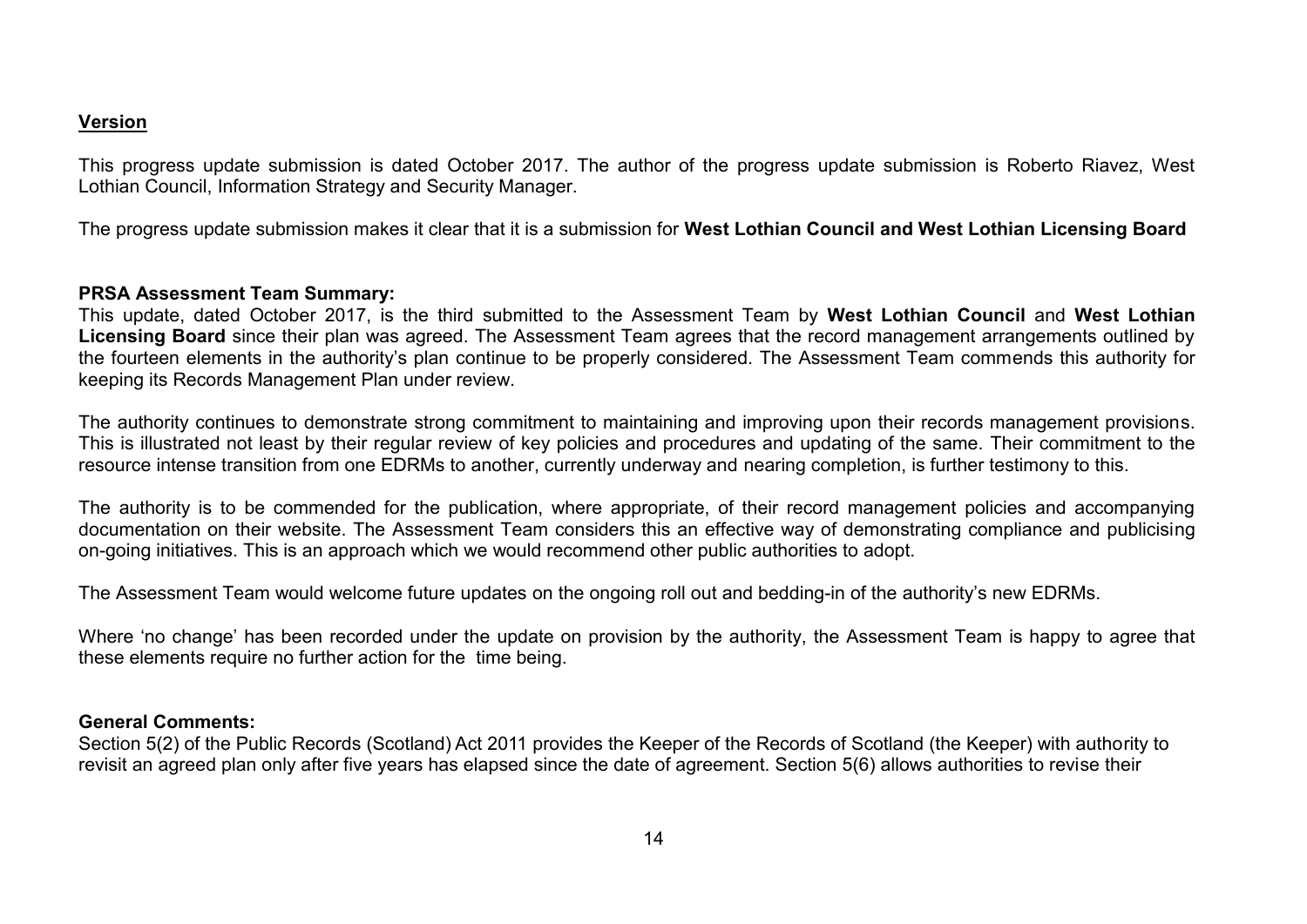agreed plan at any time and resubmit this for the Keeper's agreement. The Act does not require authorities to provide regular updates against progress. The Keeper, however, encourages such updates.

The Keeper cannot change the status of elements formally agreed under a voluntary submission, but he can use such submissions to indicate how he might now regard this status should the authority choose to resubmitted it plan under section (5)(6) of the Act.

While this assessment cannot, therefore, lead to an allocation of a RAG status against **West Lothian Council** and **West Lothian**  Licencing Board's agreed RMP, as evidenced in the Keeper's published report, it is the case that the 'ticks' the authority gained under each element correspond to a 'green' status indicator under the now established RAG status mechanism. Green or green-equivalent 'ticks' achieved by the authority under the original submission cannot be visually improved upon under a RAG mechanism. However, updates provided against current arrangements can demonstrate progress continues to be made under these compliant elements. Such updates would indicate the authority is committed to ongoing assessment of all its arrangements to further improve upon and maintain its records management arrangements.

### **PRSA Assessment Team Evaluation:**

Updates against improvement are not a requirement under the Act, so it is commendable that the authority has chosen once again to engage in this way with the assessment team.

Based on this progress update assessment, and following the authority's two previous update submissions, the Assessment Team considers that **West Lothian Council** and **West Lothian Licensing Board** clearly takes its statutory obligations seriously. The statements in this update report, combined with comprehensive and detailed evidence, make it clear that this authority is committed to pursuing the benefits of good records and information management. The evidence submitted includes,

- detailed service level improvement plans which are routinely scrutinised by management
- updated staff guidance.
- new guidance on managing legal holds.
- detailed design and migration documentation on the new EDRMs.
- the Council's new file plan, including updated classification, vital records and retention scheduling.
- file plan and LGCS cross match documentation.
- authority wide self-audits and statistical analysis.
- Evidence of secure destruction arrangements.